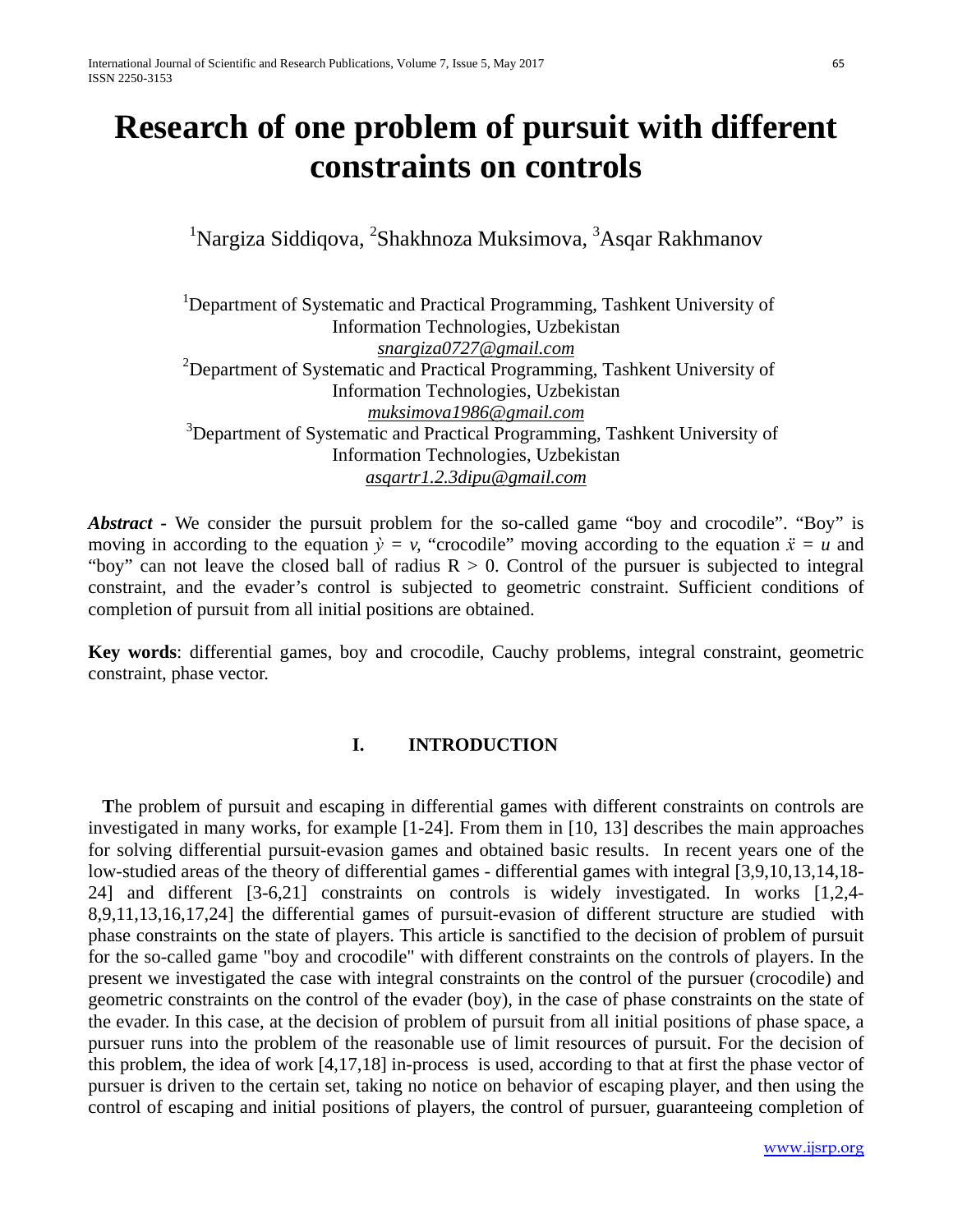pursuit, is built. The sufficient conditions of completion of pursuit from all initial positions are obtained. Work joins to researches [4-6, 17, 21]

Consider the so-called differential game "boy and crocodile" described by the equations:

a) 
$$
\ddot{x} = u
$$
, b)  $\dot{y} = v$  (1.1)

where  $x, y \in R^n$  - the phase vectors,  $u, v \in R^n$ ,  $n \ge 1$  - the control parameters of pursuit and evasion, respectively. The pursier (crocodile) moves according to the equation (1a), evader (boy) moves according to the equation (1b). Control parameters  $u, v$  selected from the class of measurable functions satisfying according to integral (2) and geometric (3) constraints, respectively:

$$
\int_{0}^{\infty} \left| u(t) \right|^2 dt \le \rho^2, \tag{1.2}
$$

$$
|v| \le \sigma \,. \tag{1.3}
$$

The boy is trapped crocodiles, if at some moment  $t_1 > 0$  the inequality  $|y(t_1) - x(t_1)| \le \ell$  is hold, where  $\ell > 0$  – the given positive constant number, while the boy all the time must be in the closed ball *RS* where, *R* -given positive number,  $S = \{z \in R^n : |z| \leq 1\}$ . By setting the initial point  $^{0}$   $^{0}$   $^{0}$   $^{0}$   $^{0}$  $x(0) = x^0$ ,  $\dot{x}(0) = x_1^0$ ,  $y(0) = y^0$ , defining measurable functions  $u = u(t)$ ,  $v = v(t)$ ,  $0 \le t < \infty$ , and introducing the notation  $z_1 = x$ ,  $z_2 = \dot{x}$ , from (1) will get the next linear Cauchy problems:

$$
\begin{cases}\n\dot{z}_1 = z_2, & z_1(0) = z_{10} = x^0, \\
\dot{z}_2 = u(t), & z_2(0) = z_{20} = x_1^0.\n\end{cases}
$$
\n(1.4)\n  
\n
$$
\dot{y} = v(t), \qquad y(0) = y^0.
$$

For the solution of Cauchy problems (4), (5) the following formulas is hold

$$
z_2(t) = z_{20} + \int_0^t u(\tau)dt , \quad z_1(t) = z_{10} + tz_{20} + \int_0^t (t - \tau)u(\tau)dt ,
$$
  

$$
y(t) = y^0 + \int_0^t v(\tau)dt .
$$
 (1.7)

**Definition 1.** Measurable functions  $u = u(t)$ ,  $v = v(t)$ ,  $0 \le t < \infty$ , satisfying to constraints (2), (3) are called admissible control of pursuers and evader respectively.

**Definition 2.** We say that pursuit can be completed in differential game (1)-(3) from initial positions  $z_{10}, z_{20}, y^0, |z_{10} - y^0| > \ell$ , at the time  $t_1 > 0$ , if for any admissible control of the evader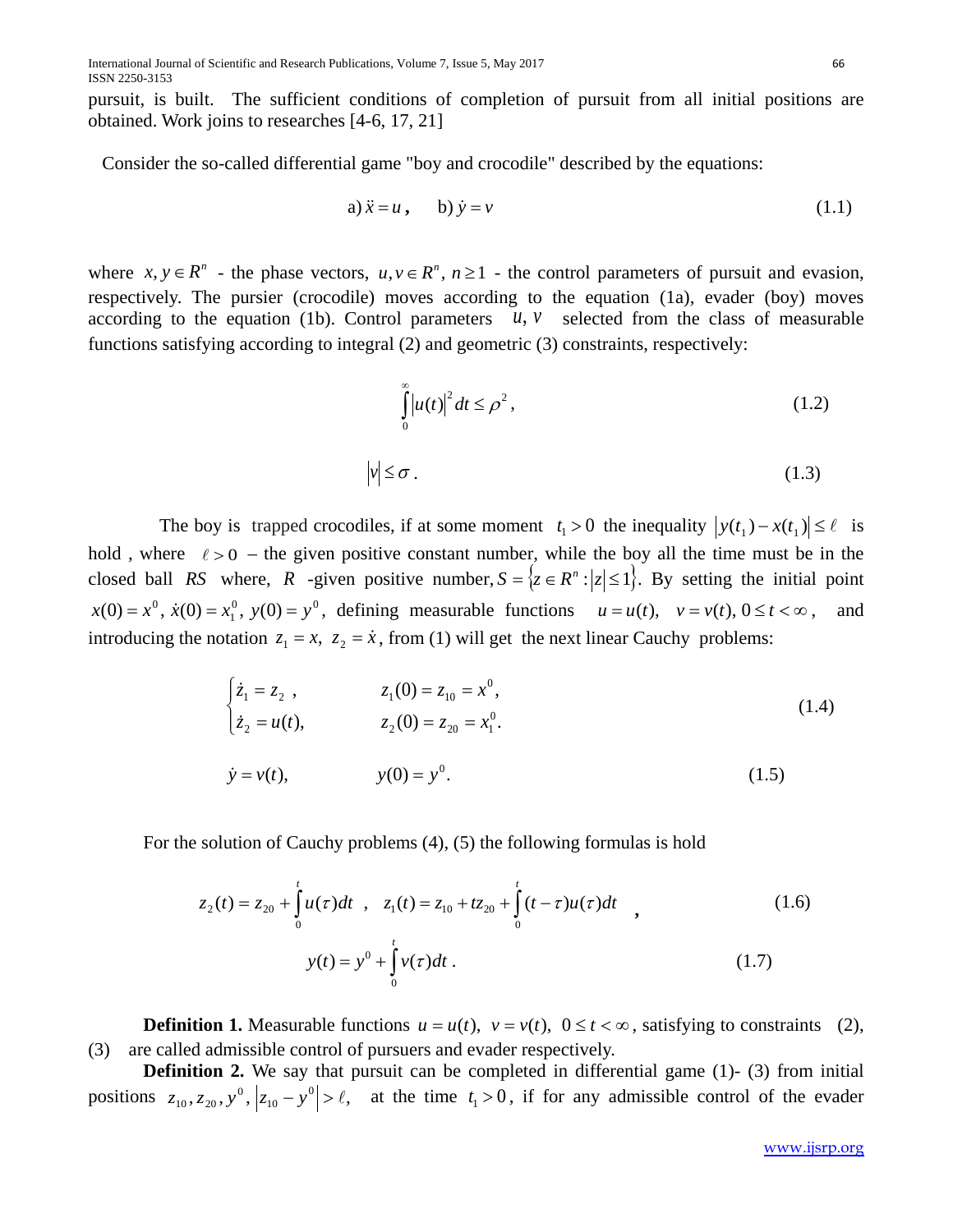$v = v(t)$ ,  $0 \le t < t_1$ , it is possible to find an admissible control  $u = u(t)$ ,  $0 \le t < t_1$ , of the pursuer, such that for the solutions  $z_1(t)$ ,  $y(t)$ ,  $0 \le t \le t_1$ , corresponding Cauchy problems (4), (5) the inclusion  $|y(t_1) - z_1(t_1)| \le \ell$  is holds and  $y(t) \in RS$ ,  $0 \le t \le t_1$ .

**Problem**. Find sufficient conditions of pursuit.

**Condition 1.** There are numbers  $\ell_1 > 0$ ,  $\ell_2 > 0$ , ,  $\rho_3 > 0$  such, that  $\ell_1 + \ell_2 = \ell$  and  $b_3 > \frac{6}{\alpha c} \sqrt{t_3(R,\rho_3)}$  $\rho - \rho_3 > \frac{\sigma}{\alpha c} \sqrt{t_3(R, \rho_3)}$ , where  $t_3(R, \rho_3)$  first positive root of the equation

$$
R + tR = \frac{t\sqrt{t}}{2}\rho_3 \, , \, \alpha = \frac{R}{R - \ell_2} \, , \, c = \frac{2\alpha\ell_1}{\sigma} \, .
$$

**Theorem 1.** If condition 1 is hold true, then pursuit can be completed in the game (1)-(4) from all points  $z_{10}$ ,  $z_{20}$ ,  $y^0$ ,  $|z_{10} - y^0| > \ell$ , for a finite time.

**Proof.** A. In this point A we will prove that choosing a measurable control  $u = u(t)$ ,  $t \ge 0$ , 2 2 2 1  $\mathbf{0}$  $\int_{a}^{2} |u(t)|^{2} dt \leq \rho_1^{2} + \rho_2$ *t*  $u(t)\vert^2 dt \le \rho_1^2 + \rho_2^2$ , phase vector  $z(t) = (z_1(t), z_2(t)), t \ge 0$ , going out at  $t = 0$  from a point  $z_0 = (z_{10}, z_{20})$ ,  $|z_0| > R$ , it can lead to the set *RS* at some time  $t_2$ ,  $0 < t_2 < \infty$ , where  $\rho_1 > 0$ ,  $\rho_2 > 0$ , are chosen from the condition  $\rho - \rho_3 - \rho_1 - \rho_2 > \frac{d}{\alpha c} \sqrt{t_3(R, \rho_3)}$ .  $\rho - \rho_3 - \rho_1 - \rho_2 > \frac{\sigma}{\alpha c} \sqrt{t_3(R, \rho_3)}$ . By the continuity of the condition 1 should be the choice of such numbers  $\rho_1 > 0$ ,  $\rho_2 > 0$ .

We will put  $t_1 = \frac{|v_{20}|}{r^2}$ ,  $u(t) = u_1(t) = \frac{u_0}{\sqrt{t}} = -\frac{v_{20}}{\sqrt{t}} \rho_1$ ,  $1 \times 20$ 20 1  $t_1(t) = \frac{u_0}{L}$ 2 2 1  $u_1 = \frac{|2v_0|}{\rho_1^2}$ ,  $u(t) = u_1(t) = \frac{u_0}{\sqrt{t_1}} = -\frac{2v_0}{\sqrt{t_1}|z_{20}|}\rho_1$ *z t*  $u(t) = u_1(t) = \frac{u}{t}$ *z*  $t_1 = \frac{|S_2|}{r^2}$ ,  $u(t) = u_1(t) = \frac{u_0}{t} = -\frac{u_2}{t-1}$   $\rho_1$ ,  $0 \le t \le t_1$ , and from the second equality of

formulas (6) we have

$$
z_2(t_1) = z_{20} - \sqrt{t_1} \frac{z_{20}}{|z_{20}|} \rho_1 = z_{20} + \sqrt{t_1} u_0 = 0.
$$
\n
$$
z_1(t_1) = z_{20} + t_1 z_{20} + \frac{t_1^2 u_0}{2\sqrt{t_1}} = z_{10} + t_1 z_{20} + \frac{t_1 \sqrt{t_1} u_0}{2};
$$
\n
$$
(1.8)
$$

Agree (8)  $\sqrt{t_1} u_0 = -z_{20}$ , therefore from the last equation we have equality

$$
z_1(t_1) = z_{10} + t_1 z_{20} - \frac{t_1}{2} z_{20} = z_{10} + \frac{t_1}{2} z_{20};
$$

Now moment  $t = t_1$ , is taken as the initial time for the game and we will put

$$
z_1^0 = z_1(t_1), \ t_2 = \sqrt[3]{\frac{4|z_1^0|^2}{\rho_2^2}}, \quad u(t) = u_2(t) = \frac{u_1^0}{\sqrt{t_2}} = -\frac{z_1^0}{\sqrt{t_2|z_1^0|}} \rho_2, \ 0 \le t \le t_2. \tag{1.9}
$$

Further, using equalities  $z_2(t_1) = 0$  and (6) we have

[www.ijsrp.org](http://ijsrp.org/)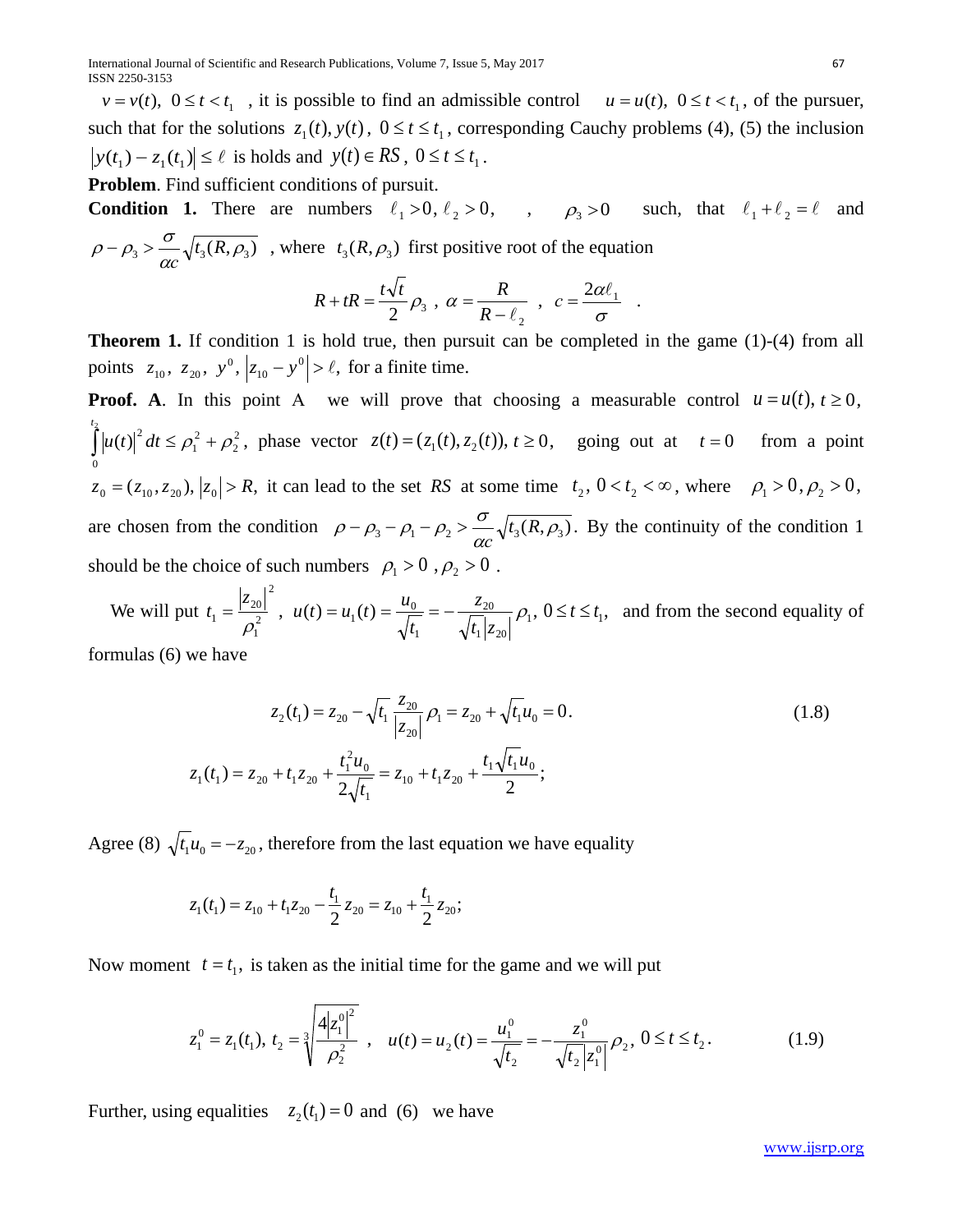International Journal of Scientific and Research Publications, Volume 7, Issue 5, May 2017 68 ISSN 2250-3153

$$
z_1(t_2) = z_1^0 - \frac{t_2\sqrt{t_2}\rho_2}{2z_1^0}z_1^0 = z_1^0 + \frac{t_2\sqrt{t_2}}{2}u_1^0 = 0
$$

or  $\sqrt{t_2} u_1^0 = -\frac{2}{4} z_1^0$ . 2  $u_1^0 = -\frac{2}{t_2}z$  $t_2 u_1^0 = -$ 

Then for  $z_2(t_2)$  using equality  $z_2(t_1) = 0$  from (6) we have

$$
z_2(t_2) = \sqrt{t_2}u_1^0 = \frac{2}{t_2}z_1^0 = \frac{2}{t_2}(z_{10} + t_1 z_{20}) = \frac{2}{t_2}z_{10} + \frac{2t_1}{t_2}z_{20}.
$$

If it is necessary, in (9) we decrease  $\rho_2 > 0$ , what means increase  $t_2$ , and we try to get implementation of inequality  $|z_2(t_2)| = \left|\frac{z_1}{z_{10}} + \frac{z_1}{z_{20}}\right| \le R$ *t*  $z_{10} + \frac{2t}{2}$  $|z_2(t_2)| = \left|\frac{2}{t_2}z_{10} + \frac{2t_1}{t_2}z_{20}\right| \leq$ 2  $t_{10} + \frac{2t_1}{t_1}$ 2  $|z_2(t_2)| = \left|\frac{2}{t_1}z_{10} + \frac{2t_1}{t_2}z_{20}\right| \le R$ . Thus at the moment  $t_2$  we have  $|z_1(t_2) = 0, |z_2(t_2)| \le R$ , what means  $|z(t_2)| \le R$ . **B.** Consider the equation  $R + tR = \frac{t\sqrt{t}}{2} \rho_3$  with respect to unknown  $t, t > 0$ . As  $R > 0$ ,  $\rho_3 > 0$ . the finite number and the right side of the equation is growing faster than the left side with respect to *t* , that obviously this equation has a positive root, depending only on  $R$ ,  $\rho_3$ . The first positive root of this equation we will denote through  $t_3(R, \rho_3)$ . Further, if  $t_4$  first positive root of the equation

$$
|a - tz_{20}| = \frac{t\sqrt{t}}{2}\rho_3
$$
 (1.10)

according to  $a, z_{20} \in R^n$ ,  $|a| \le R$ ,  $|z_{20}| \le R$ , that is clear that for such vectors  $a, z_{20}$  have a place of inequalities:  $|a-tz_{20}| \leq R + Rt$ ,

$$
t_4 \le t_3(R, \rho_3). \tag{1.11}
$$

We will consider inclusion

$$
a - t z_{20} \in \int_{0}^{t} (t - \tau) \frac{\rho_3}{\sqrt{t}} S dt .
$$
 (1.12)

The radius of the ball on the right side (12) is equal to  $r(t) = \frac{t\sqrt{t}}{2} \rho_3$ , so comparing it with equation (10) we find that for  $t = t_4$  inclusion (12) is hold first runs. Now consider the equation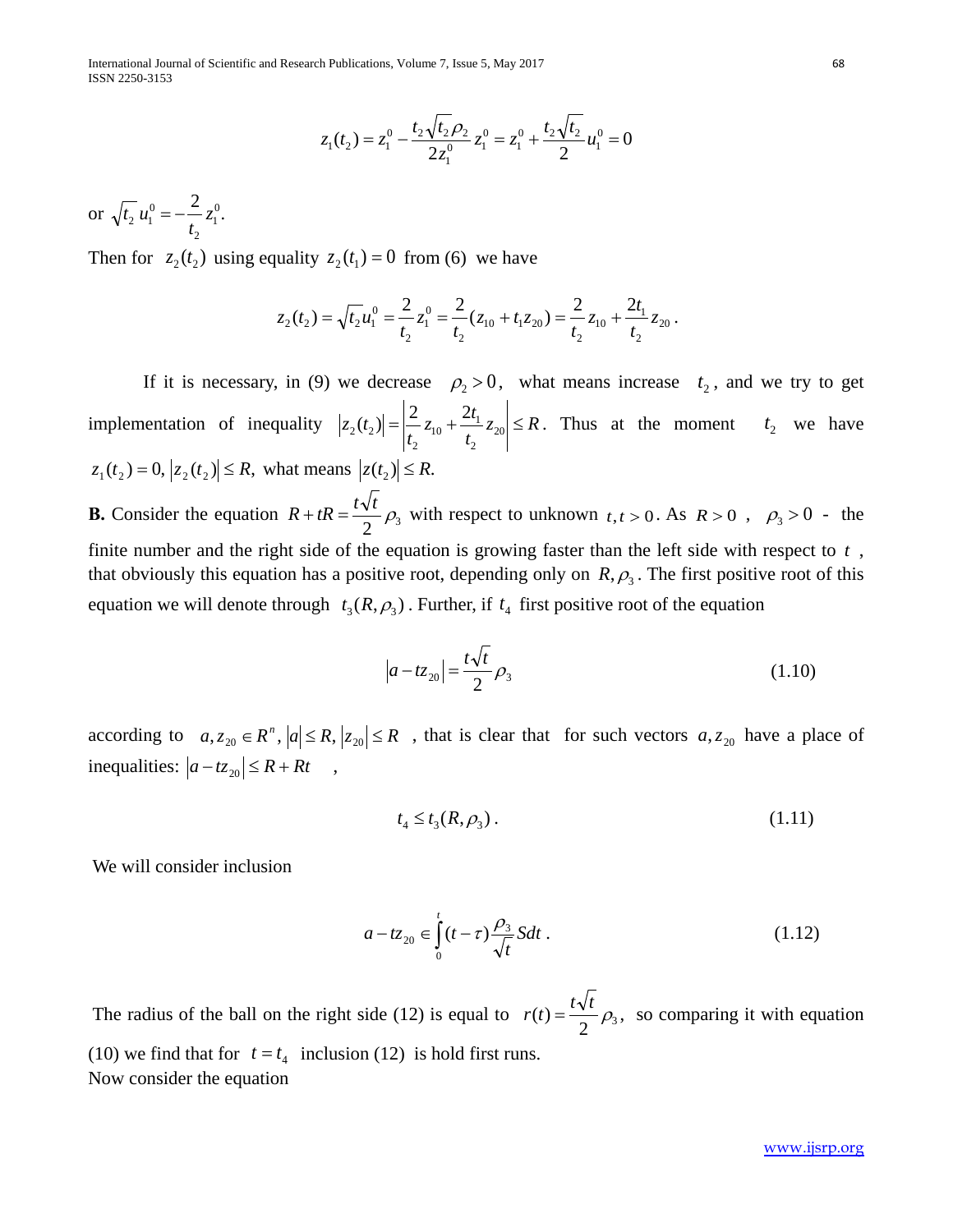International Journal of Scientific and Research Publications, Volume 7, Issue 5, May 2017 ISSN 2250-3153

$$
a - t_4 z_{20} = \int_0^{t_4} (t_4 - \tau) \frac{\rho_3}{\sqrt{t_4}} \omega dt , \qquad (1.13)
$$

with respect to unknown vector  $\omega \in S$ . At  $t = t_4$  inclusion (12) is executed that provides existence of the solution of the equation (13). The solution of equation (13) is denoted by  $\omega_0$ . **C.** We now describe the method of pursuit and estimate the  $|y(t) - z_1(t)|$  at a some moment of time. Let given initial points:  $z_{10}$ ,  $z_{20}$ ,  $y^0 \in R^n$ ,  $|y^0 - z_{10}| > \ell$ ,  $|y^0| \le R$ . Then possible the following cases:

 $1) \left| \frac{1}{\alpha} y^0 - z_{10} \right| \le R$ ,  $|z_{20}| \le R$ ,  $2) \left| \frac{1}{\alpha} y^0 - z_{10} \right| > R$ ,  $|z_{20}| > R$ ,  $3\left|\frac{1}{\alpha}y^{0}-z_{10}\right| > R$ ,  $|z_{20}| \leq R$ ,  $4$ ) $\left| \frac{1}{\alpha} y^0 - z_{10} \right| \le R$ ,  $|z_{20}| > R$ .

At 1) case the control of pursuit we will choose in the form

$$
u(\tau) = u_3(\tau) = \begin{cases} \frac{1}{\alpha(t_4 - \tau)} v(\tau) + \frac{\rho_3}{\sqrt{t_4}} \omega_0, 0 \le \tau \le t_4 - c, t_4 > c, \\ \frac{1}{\alpha c} v(\tau) + \frac{\rho_3}{\sqrt{t_4}} \omega_0, t_4 - c \le \tau \le t_4, t_4 > c, \\ \frac{1}{\alpha c} v(\tau) + \frac{\rho_3}{\sqrt{t_4}} \omega_0, 0 \le \tau \le t_4, t_4 \le c, \end{cases}
$$
(1.14)

where  $\omega_0$ ,  $t_4$  are defined according to point B,  $\omega_0$  - solution of equation (13),  $t_4$  the first positive root of the equation (10) according to vector  $a = \frac{1}{\alpha} y^0 - z_{10}$ . Then considering, that in process game "a boy" does not can to leave a sphere *RS*, for the  $|y(t) - z_1(t)|$  of the solutions (6), (7), we have

$$
\left| \frac{1}{\alpha} y(t_4) - z_1(t_4) \right| = \left| \frac{1}{\alpha} y^0 - z_{10} - t_4 z_{20} - \int_0^{t_4} (t_4 - \tau) \frac{\rho_3}{\sqrt{t_4}} \omega_0 dt + \frac{1}{\alpha} \int_{t_4 - c}^{t_4} \left( 1 - \frac{t_4 - \tau}{c} \right) v(\tau) dt \right| =
$$
\n
$$
= \frac{1}{\alpha} \int_{t_4 - c}^{t_4} \left( 1 - \frac{t_4 - \tau}{c} \right) v(\tau) dt \le \frac{\sigma c}{2\alpha} = \ell_1.
$$
\n
$$
\left| y(t_4) - z_1(t_4) \right| = \left| y(t_4) - \frac{1}{\alpha} y(t_4) + \frac{1}{\alpha} y(t_4) - z_1(t_4) \right| \le
$$

[www.ijsrp.org](http://ijsrp.org/)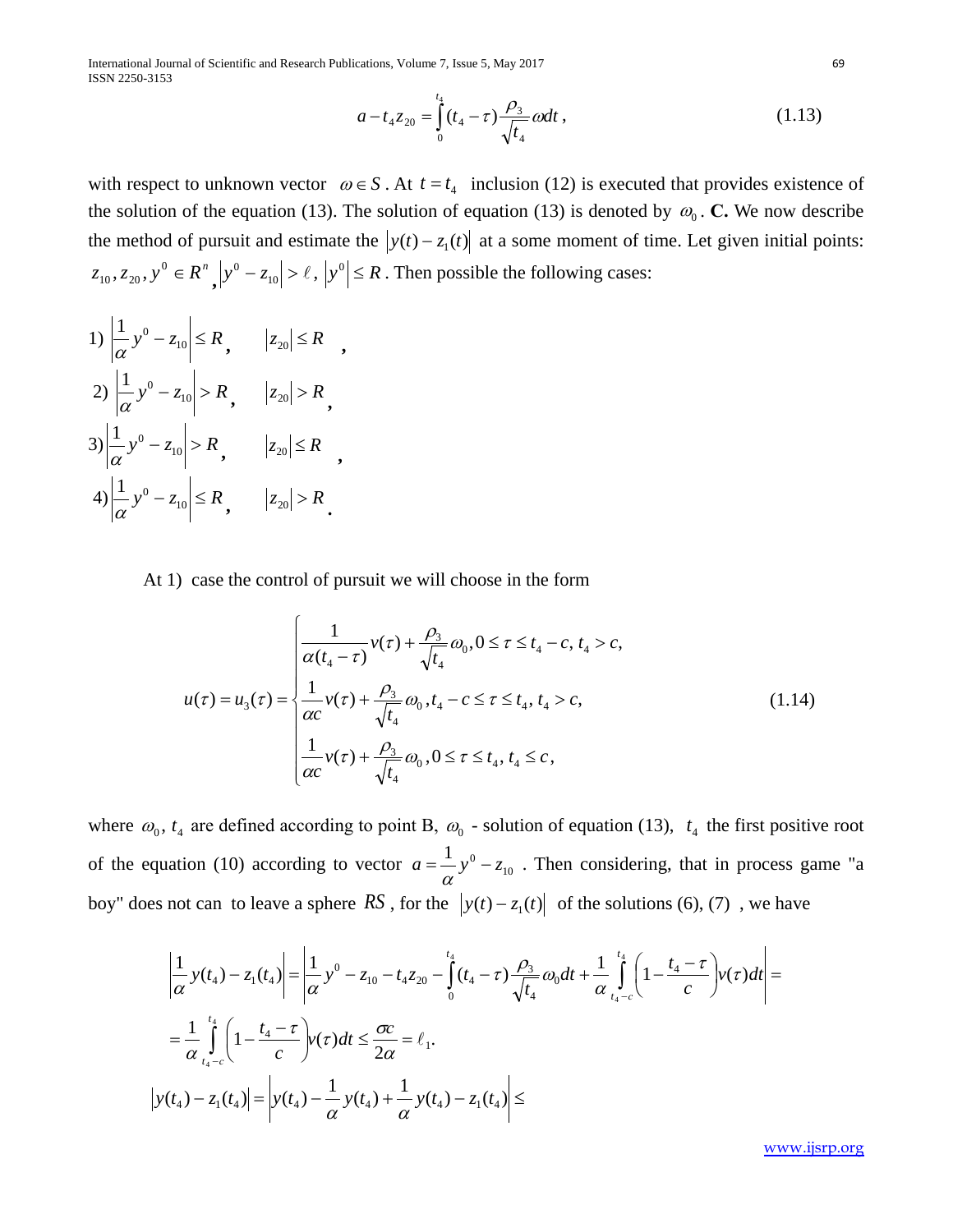International Journal of Scientific and Research Publications, Volume 7, Issue 5, May 2017 70 ISSN 2250-3153

$$
\leq (1 - \frac{1}{\alpha}) |y(t_4)| + \left| \frac{1}{\alpha} y(t_4) - z_1(t_4) \right| \leq (1 - \frac{1}{\alpha})R + \ell_1 = \ell_2 + \ell_1 = \ell.
$$

In this way, it is proven that the moment  $t_4$  game is over. Further, we prove the admissibility of pursuit control (14):

$$
\int_{0}^{t_{4}}\left|u_{3}(\tau)\right|^{2} d\tau = \int_{0}^{t_{4}-c}\left|\frac{1}{\alpha(t_{4}-\tau)}v(\tau)+\frac{\rho_{3}}{\sqrt{t_{4}}}\omega_{0}\right|^{2} d\tau + \int_{t_{4}-c}^{t_{4}}\left|\frac{1}{\alpha c}v(\tau)+\frac{\rho_{3}}{\sqrt{t_{3}}}\omega_{0}\right|^{2} d\tau \leq \int_{0}^{t_{4}}\left|\frac{1}{\alpha c}v(\tau)+\frac{\rho_{3}}{\sqrt{t_{4}}}\omega_{0}\right|^{2} d\tau \leq \left(\int_{0}^{t_{4}}\left|\frac{1}{\alpha c}v(\tau)\right|^{2} d\tau\right)^{\frac{1}{2}} + \left(\int_{0}^{t_{4}}\left|\frac{\rho_{3}}{\sqrt{t_{4}}}\omega_{0}\right|^{2} d\tau\right)^{\frac{1}{2}}\right)^{2}
$$

$$
\leq \left(\frac{\sigma}{\alpha c}\sqrt{t_{4}}+\rho_{3}\right)^{2} \leq \left(\frac{\sigma}{\alpha c}\sqrt{t_{3}(R,\rho_{3})}+\rho_{3}\right)^{2} < \rho^{2}.
$$

In the 1) case, proof of the theorem1 is completed. In other cases 2), 3), 4) proposed the following method of pursuit: at the beginning of the game, we will control the phase vectors  $z_1(t)$ ,  $z_2(t)$ according to point A, and define the time  $t_2 > 0$ , such that  $z_1(t_2) = 0$ ,  $|z_2(t_2)| \le R$ . Further, according to the constraint on the state of the evader we have inequality  $|y(t_2)| \leq R$ . Therefore, if at the beginning of the game we will take time  $t_2$  and put  $y^0 = y(t_2)$ ,  $z_{10} = z_1(t_2)$ ,  $z_{20} = z_2(t_2)$ , we are in the conditions of application of case 1). Further, using the control method of the case 1) argue that there  $t'_{4} \le t_{3}(R, \rho_{3})$ , for which  $|y(t_4) - z_1(t_4)| \le \ell$ . Unlike the case of 1) in the three other cases, we choose the numbers  $\rho_1, \rho_2 > 0$  satisfying the inequality (see point. A)

$$
\rho - \rho_3 - \rho_1 - \rho_2 > \frac{\sigma}{\alpha c} \sqrt{t_4(R, \rho_3)}
$$

According to point A such a choice is possible. In these cases, to complete the game pursuer need used  $t_1 + t_2 + t'_4$  time, and control of the pursuer has the form

$$
u(\tau) = \begin{cases} u_1(\tau), & 0 \leq \tau \leq t_1, \\ u_2(\tau), & t_1 \leq \tau \leq t_2, \\ u_3(\tau), & t_2 \leq \tau \leq t'_4. \end{cases}
$$

Therefore, from the construction of the point A and C for implementations  $u_1(\tau)$ ,  $0 \le \tau \le t_1$ ,  $u_2(\tau)$ ,  $t_1 \leq \tau \leq t_2$ ,  $u_3(\tau)$ ,  $t_2 \leq \tau \leq t'_4$ , of the pursuit control  $u(\tau)$ ,  $0 \leq \tau \leq t'_4$ , we have:

$$
\int_{0}^{t_1} |u_1(\tau)|^{2} d\tau \leq \rho_1^{2}, \int_{t_1}^{t_2} |u_2(\tau)|^{2} d\tau \leq \rho_2^{2}, \int_{0}^{t_4} |u_3(\tau)|^{2} d\tau \leq \left(\rho_3 + \frac{\sigma}{\alpha c} \sqrt{t_4(R,\rho_3)}\right)^{2},
$$

[www.ijsrp.org](http://ijsrp.org/)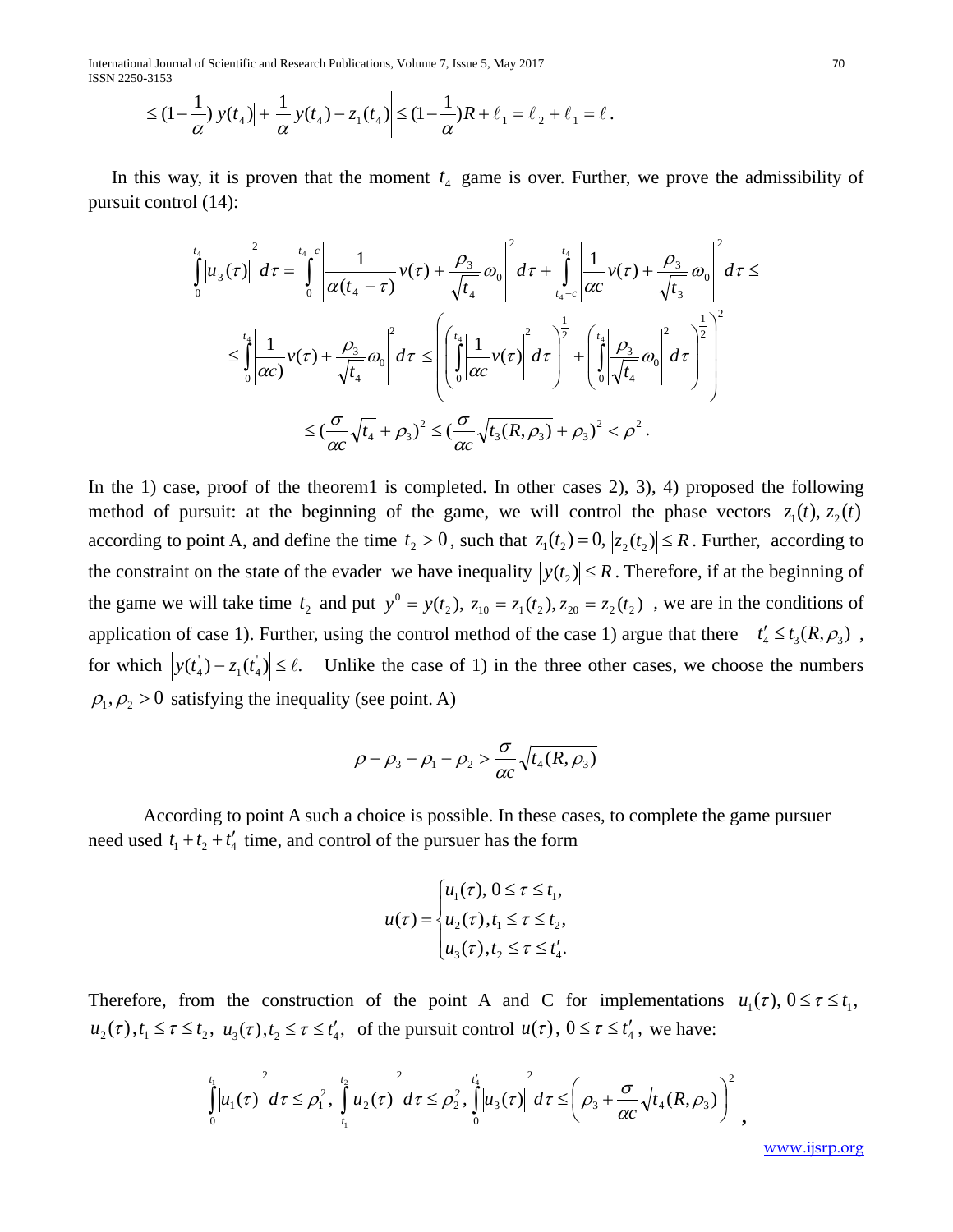that proved the admissibility of pursuit control in cases 2), 3), 4). Theorem 1 has been proved.

**Condition 2.** There are numbers  $\ell_1 > 0$ ,  $\ell_2 > 0$  such that  $\ell_1 + \ell_2 = \ell$  and

$$
\rho > \rho_0 + \frac{\sigma}{\alpha c} \sqrt[3]{\frac{4R^2}{\rho_0^2}} \text{ at } \rho_0 = \sqrt[5]{\frac{32\sigma^3 R^2}{27\alpha^3 c^3}} \text{ , where } \alpha = \frac{R}{R - \ell_2} \text{ , } c = \frac{2\alpha \ell_1}{\sigma} \text{ .}
$$

**Theorem 2.** *If the condition 2 is hold true, then pursuit can be completed in the game (1)- (3) from all initial points*  $z_{10}, z_{20}, y^0, |z_{10} - y^0| > \ell$ , for a finite time. The proof of theorem 2 is carried out by the *scheme of proof of theorem 1 it is easy to change. It should be noted that theorem 1,2 are complementary, i.e., if we apply the theorem to the game (1) - (3) for one and the same starting point, then, by theorem 1, the game can be completed in less time than by theorem 2, but uses more resources than theorem 2.*

**Comment 1.** The proof of theorem 1 it follows that if the condition 1 is hold true, then condition 2 is hold true.

**Comment 2.** The same problem for the general linear games research and solved in [6]. But to research this game does not use the method of [6], as unfulfilled assumption 6 of [6].

### **ACKNOWLEDGEMENT**

I wish to thank Professor Asqar Rakhmanov under Department of Systematic and Practical Programming for his support over the period in which this paper was written. I also express my gratitude to my parents for their encouragement and my colleagues for their constant cooperation. I would like to express my gratitude towards my college, Hanyang University, for giving me the opportunity to make its facilities available for me.

# **CONCLUSION**

This paper proposed a new method based on a differential game. In recent years one of the lowstudied areas of the theory of differential games with integral and different constraints on controls are widely investigated. According to the above section, this system can better highlight to the decision of the problem of pursuit for the so-called game "boy and crocodile" with different constraints on the controls of players. In the present, we investigated the case with integral constraints on the control of the pursuer (crocodile) and geometric constraints on the control of the evader (boy), in the case of phase constraints on the state of the evader.

Our future work is to develop more accurate and efficient differential games. We are going to implement our application for visually impaired people to assist them in easily realizing natural scene games.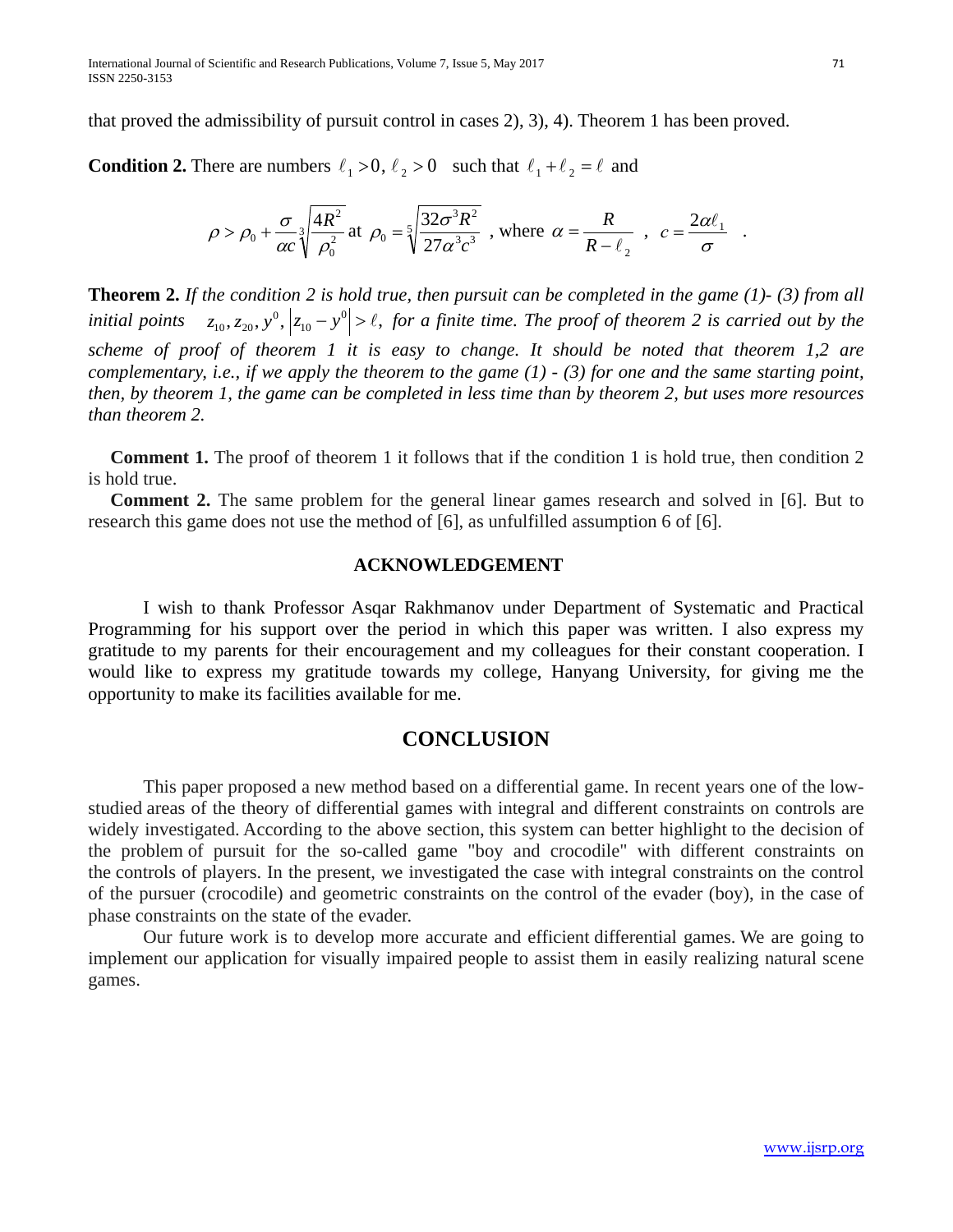#### **REFERENCES**

- [1] Azamov A .A. On the evasion problem for a given curve, Applied Mathematics and Mechanics, no. 4, pp. 694–697, 1982.
- [2] Azamov A. A. On the problem of kind for the simple motion game with restriction. Serdika. Blgarsko Mat.call list . 1986 vol.12. S.38-43.
- [3] Azamov A.A, Kuchkarov A.Sh, B.T Samatov. The relation between problems of pursuit, controllability and stability in the large in linear systems with different types of constraints. / PMM 2007 , t.71 , issue 2, p.259-263 .
- [4] Asqar Raxmanov., Gafurjan Ibragimov. Linear Discrete Pursuit Game with Phase Constraints. Hindawi Publishing Corporation. The Scientific World Journal, Volume 2014, Article ID 435103, 5 pages http://www.hindawi.com/journals/tswj/2014/435103/abs/.
- [5] Asqar Rakhmanov and Gafurjan Ibragimov. A simple motion differential game with different constraints on controls and under phase constraint on the state of the evader. AIP Conference Proceedings 1739, 020063 (2016); doi: 10.1063/1.4952543
- [6] Askar Rakhmanov, Gafurjan Ibragimov, Massimiliano Ferrara. Linear pursuit differential game under phase constraint on the state of evader. Discrete Dynamics in Nature and Society, vol. 2016, Article ID 1289456, 6 pages, 2016. doi:10.1155/2016/1289456
- [7] Ivanov R.P. The simple pursuit evasion on the compact . Reports of the Academy of Sciences of the USSR , 1980 , 254 ( 6 ) : 1318-1321.
- [8] Ibragimov G.I. Game problem on a convex closed set. Mathematic . Tr. 2001 , 4 : 2, 96-112 .
- [9] Ibragimov G.I., Azamov A., and Khakestari M .. Solution of a linear pursuit- evasion game with integral constraints. ANZIAM J., 52 (E): E59-E75. 2011.
- [10] Ibragimov G.I, The problem of group pursuit with integral constraints on the player controls . Mat . Notes, 2001 , t.70 , №2, p.201-212 .
- [11] Ibragimov G.I. Game Problem on a Closed Convex Set. Siberian Advances in Mathematics. 2002 , V.12, No. 3 , p. 16- 31 .
- [12] N.N Krasovsky , Control of Dynamic Systems, Nauka, Moscow, Russia, 1985., M .: Science, 1985 .
- [13] KuchkarovA.SH , About one differential game with integral and state constraints . Automation and Remote Control, 2013 , №1, p.12-25
- [14] Nicolskiy M.C., Linear differential games with integral constraints. Differ. equation. 1992 T.28, №2, p.219-223.
- [15] Pontryagin L.S, Selected Works. M .: Nauka, 1988.
- [16] Pshenichniy B.N, Chikrii A.A, Rappoport I.S, Pursuit several controlled objects with phase constraints. USSR 1981. T.259. №4. p. 785-789.
- [17] Rakhmanov A.T. The linear differential game of pursuit with phase constraints on the state of the evader. Collection of articles VII international conference "Priority directions in the field of science and technology in the twenty-first century», II chapter, p.123-127, Tashkent 2014.
- [18] Rakhmanov A.T. On the method of persecution in linear differential games with integral constraints on the controls. Differ. equation. 1989 , 25 ( 5): p. 785-790.
- [19] Satimov N.Y. Methods for solving problems pursuit in the theory of differential games .Tashkent : Publishing NU of UZ, 2003.
- [20] Satimov N.Y., Rikhsiev B. B., Hamdamov A.A. On a Pursuit Problem for n-person linear differential and discrete games with integral constraints. Math. USSR Sb. Vol.46, p. 456-469 . 1983. Doi: 10.1070 / Sm1983v046n04abeh002946.
- [21] Samatov B.T. The problem of pursuit, escape with integral-geometric constraints on the pursuer's control. "Automation and Remote Control", 2013, №7, p.17-28.